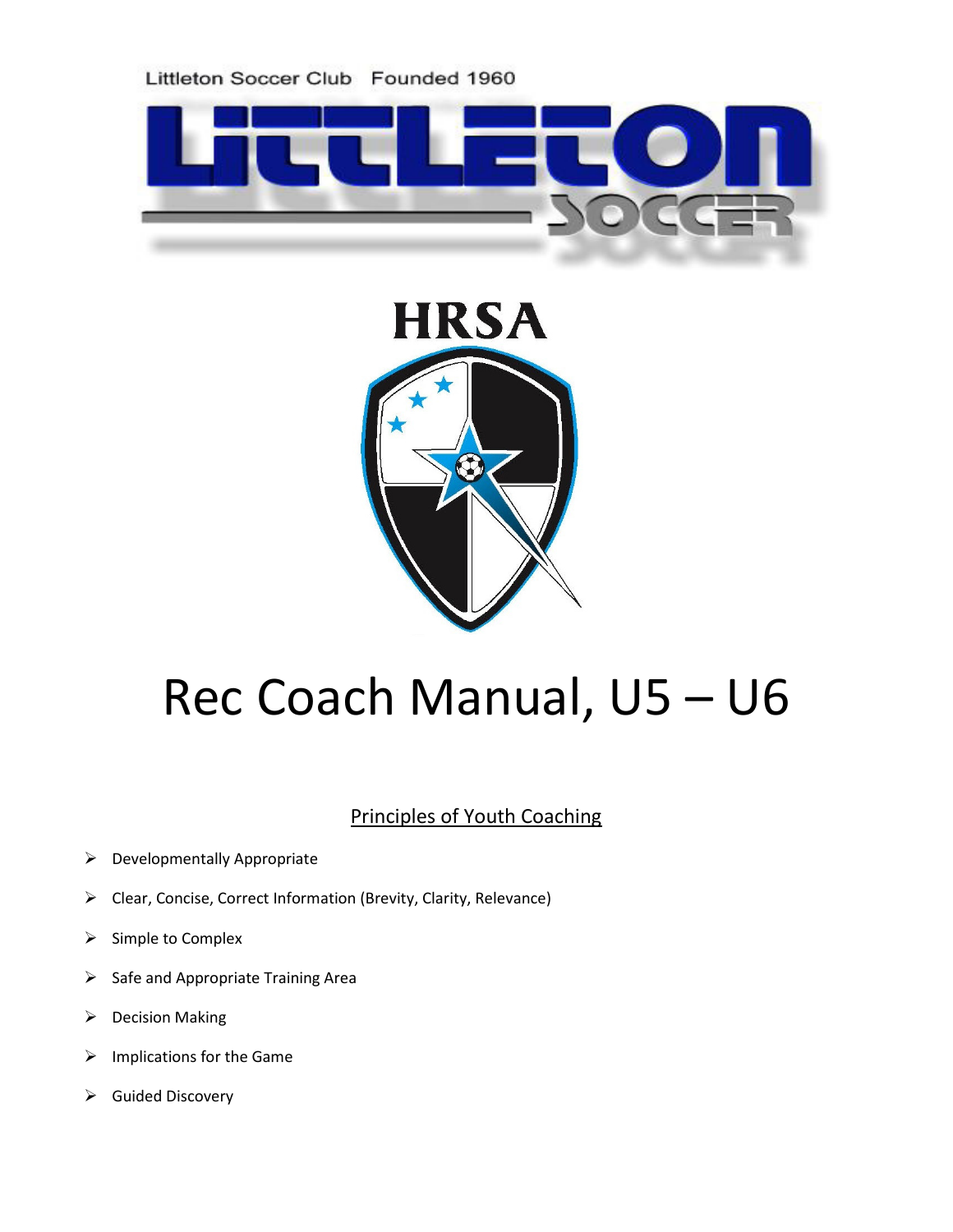## Characteristics of U5 - U6 Players:

- $\triangleright$  Egocentric orientated: me, my, mine
- $\triangleright$  Short attention span
- $\triangleright$  Psychologically easily bruised
- $\triangleright$  Little or no concern for team activities
- $\triangleright$  Physical and psychological development of boys and girls quite similar
- $\triangleright$  Physical coordination (motor skills) immature
- $\triangleright$  Love to run, jump, roll and climb
- $\triangleright$  Eye hand and/or eye foot most primitive at best
- $\triangleright$  Can balance on good foot
- $\triangleright$  Catching skills not developed
- $\triangleright$  No sense of pace- go flat out in activities, fatigue easily but recover quickly
- $\triangleright$  Preoperational stage of development, Psychomotor, Cognitive and Psychosocial
- $\triangleright$  Process small pieces of information at a time
- $\triangleright$  Immature understanding of time and space relationships
- $\triangleright$  Rules must be simple
- $\triangleright$  Need generous praise, play without pressure
- $\triangleright$  Tend to only one task at a time in problem solving situations

## An Approach to the Game for U5 - U6 Players – Developmentally Appropriate

What makes a U6 child want to play soccer? We assume they want to be great soccer players but generally they are playing at this age because it is a great sport to develop socials skills through interaction and cooperation, their minds because it requires them to think and make decisions. Importantly it helps with coordination, balance, agility, key motor skills. And also the parents tell them they are playing….

The term "developmentally appropriate" suggests that activities through soccer need to meet the demands of the players. The activities need to be appropriate for their age by meeting the needs of their characteristics, which in turn will allow for development, learning and understanding.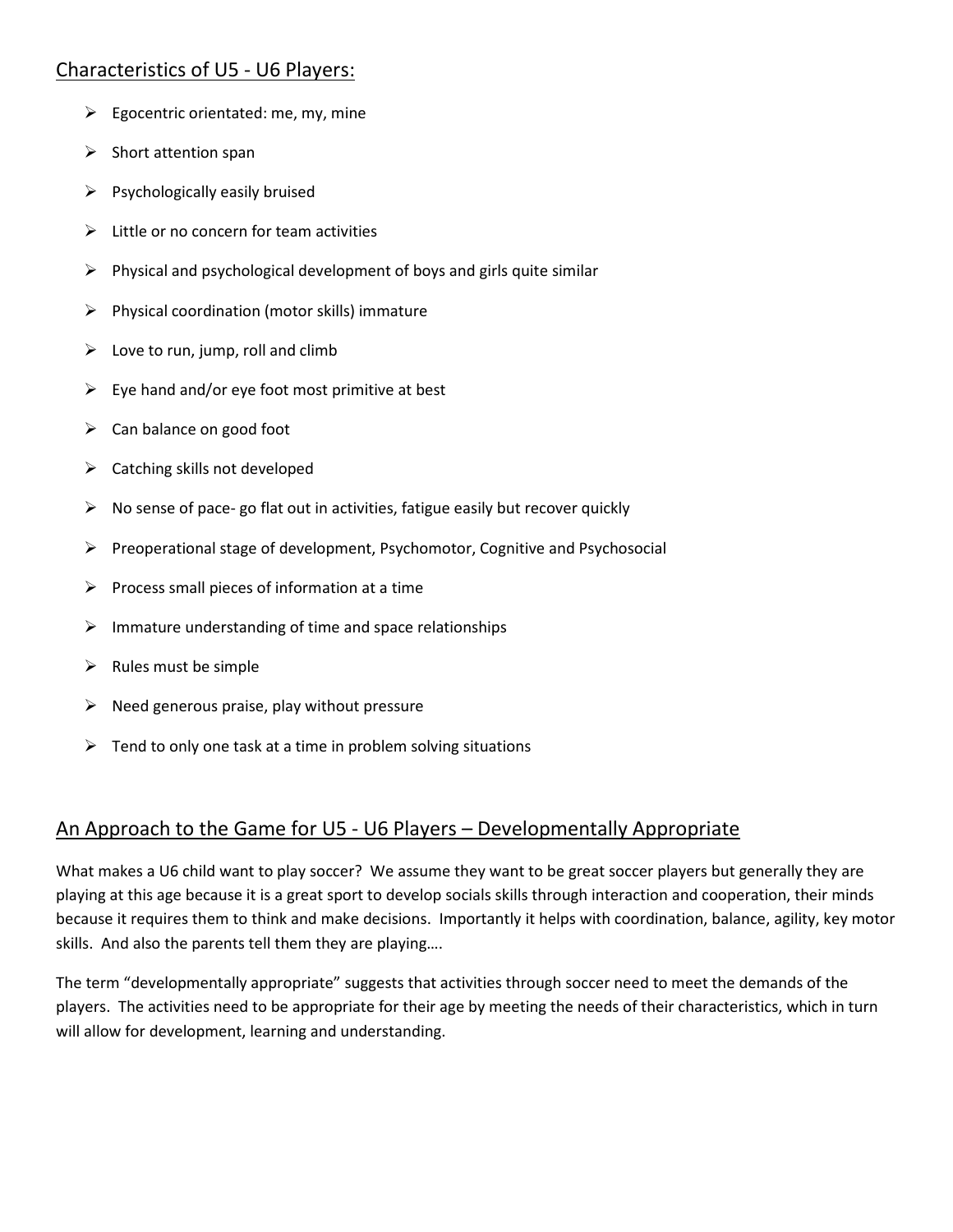## Components for a U5 - U6 Practice Session:

- Soccer has to be fun
- Keep things simple
- Prepare before practice
- Information should be minimal, no more than 60 seconds of lecturing/talking
- Let them play
- Use "Guided Discovery" questioning for learning and education, what, why and how
- Step back, allow the players to make decisions and problem solve
- Praise players continually when they are improving or have something good, i.e. "well done Billy", "I like the way you pass with the inside of the foot, Jessica"
- Practices should not exceed 60 minutes
- All players should have a ball each
- Maximize touches on the ball, the more the better
- Create a ball hog at this age group!
- Movement education is the basis for activities, i.e. changing direction, agility and coordination
- All players should be involved, i.e. maze games which includes everybody and generally multi directional and dynamic in nature
- Coaching individuals and not teams
- Put them in an environment that they can be successful
- Always finish with a scrimmage
- Always be positive
- Never single a player out for punishment, they are easily bruised at this age group
- Dynamic activities these are activities that include everyone
- Relaxation activities these allow the players to relax, calm down. Good to mix in between Dynamic and Dynamic Competitive activities. Also use as a cool down.
- Dynamic Competitive the incorporation of an opponent (pressure) in the activity
- The session should flow from one activity to the next; use water breaks for changing area size if needed.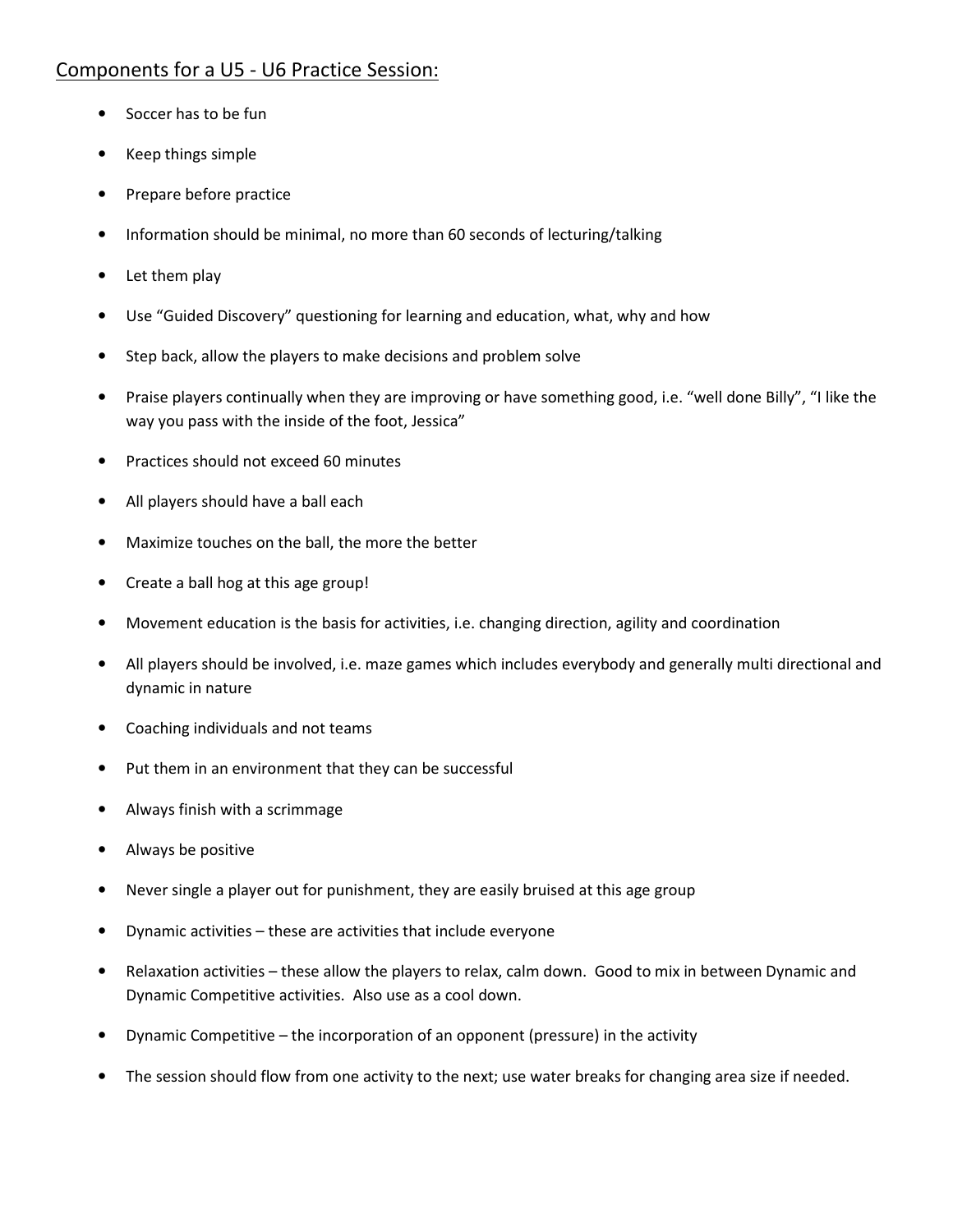# Coaching Philosophy:

- Safety First
- You are an important role model
- Be prepared and punctual
- No lines, No laps
- No excessive lectures
- Develop their relationship with their ball
- Never leave a child at the field alone
- Remember they are young children NOT adults, you need to get down to their level. Make it exciting, fun, engage the players without acting like a clown
- The shape of the team is a "Triangle"

"You forget what you hear, you remember what you see, you know what you do"

#### Typical U5 – U6 Training Session:

- Should not exceed 1 hour
- Warm Up: Soccer movement (changing direction, jumping, hopping etc) Individual ball manipulation
- Dribbling, Passing and Shooting (ball striking) activities
- Small sided scrimmage, 1v1, 2v2, 2v1 etc.
- Cool down/review of session